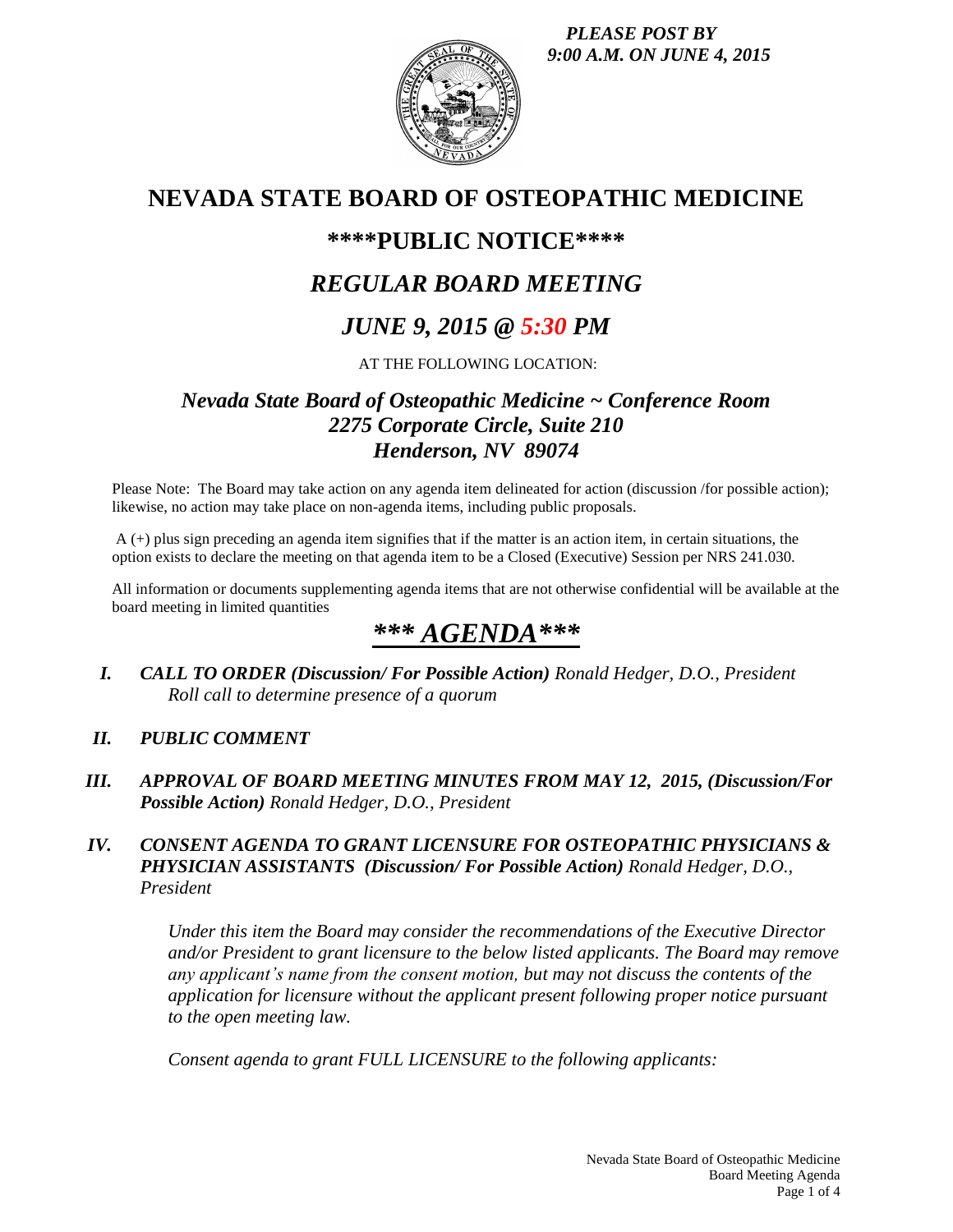#### *Physician Name Specialty*

*Lynn Chartrand – Endorsement Family Medicine Anthony DiCamillo, D.O. Neurology Jason Gubler, D.O. Family Medicine Joshua Rosenberg, D.O. Diagnostic Radiology*

*James Hibbard, PA-C Dipti Patel, D.O. Justin Johnson, PA-C Kevin Kapov, D.O.*

#### *Special Licenses NRS.633.411:*

*April Carr, D.O. Valley – Internal Medicine Harry Do D.O. UNSOM – Psychiatry LV John Hampton, D.O. Valley – Internal Medicine Melissa Horton, D.O. UNSOM – Pediatrics Audrey Jensen, D.O. UNSOM – Psychiatry LV Merrill Mathew, D.O. UNSOM – Psychiatry LV David Norton, D.O. UNSOM – Psychiatry Reno Justin Petrie, D.O. UNSOM – Psychiatry LV Michael Popov, D.O. UNSOM – Psychiatry LV Kelvin Tran, D.O. Valley – Internal Medicine James Weltman, D.O. Valley – Internal Medicine Tracy Wurm, D.O. WHASN – OB/GYN*

#### *Physician Name Specialty*

*Effective July 1, 2015: Rajiv Amesur, D.O. Internal Medicine David Berman, D.O. – Endorsement Emergency Medicine Alexander Brooks, D.O. Psychiatry Ying-chia Cheng, D.O. Psychiatry Bill Chou, D.O. Family Medicine Jennifer Dalrymple, D.O. Family Medicine Brent DeVera, D.O. Family Medicine Jeremy Ernst, D.O. Psychiatry Matthew Geromi, D.O. Psychiatry Carrie Hersh, D.O. Neurology Charles Hu, D.O. Internal Medicine Hayat Jawadi, D.O. OB/GYN Todd Jensen, D.O. Anesthesiology Jae Kwon, D.O. Family Medicine Ryan LaBuz, D.O. Internal Medicine William LaCost, D.O. Orthopedic Surgery Frank Lee, D.O. Ophthalmology Amish Prasad, D.O. Internal Medicine/Cardiology Jaime Primerano, D.O. Emergency Medicine Manuel Proenza, D.O. Pediatrics* 

### *Physician Assistant Supervising Physician*

*Kathryn Avena Totino, D.O. UNSOM – Internal Medicine Reno Charles Graham, D.O. UNSOM – Internal Medicine Reno Nicole Kato, D.O. UNSOM - Family Medicine Reno Kathy Lao, D.O. UNSOM – Family Medicine LV John McKittrick, D.O. UNSOM – Family Medicine LV Eldon Snyder, D.O. UNSOM – General Surgery Christopher Vlasek, D.O. UNSOM – Family Medicine LV*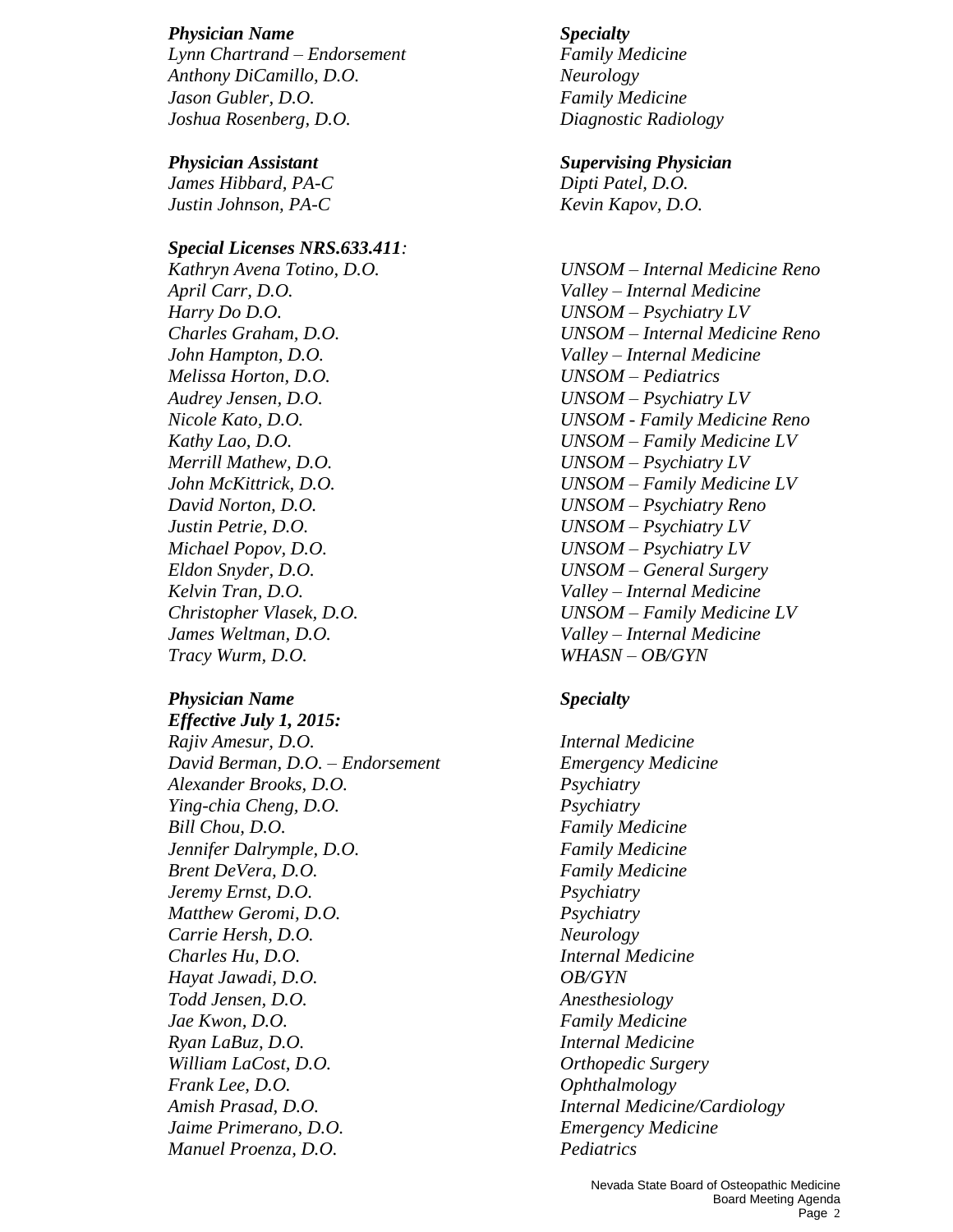*Christine Quartuccio-Carran, D.O. Family Medicine Brandon Roberts, D.O. Internal Medicine Michael Schicker, D.O. Orthopedic Surgery Katherine Steele, D.O. Internal Medicine Michael Taylor, D.O. Anesthesiology Cyndi Tran, D.O. Neurology Aashi Turney, D.O. Internal Medicine Travis Vickers, D.O. Internal Medicine Jonathan Von Koenig, D.O. Family Medicine Tracy Wurm, D.O. OB/GYN*

- *V. CONSIDERATION/APPROVAL OF ORDER OF FULFILLMENT OF SETTLEMENT TERMS REGARDING JAVIER AVILA, PA-C, IBM RONALD HEDGER, D.O., (Discussion/For Possible Action), Ricardo Almaguer, D.O., Vice President*
- *VI. + CONSIDERATION/ /APPROVAL TO LIFT SUMMARY SUSPENSION AND REINSTATE FULL LICENSE AS STATED IN THE SETTLEMENT TERMS DATED OCTOBER 15, 2014 REGARDING JACQUELINE LEVENTHAL, D.O., IBM SAMIR PANCHOLI, D.O., (Discussion/For Possible Action/Board may go into closed* **session** *pursuant to NRS 241.030 to move to a closed session because the discussion will have to do with this applicant's character, alleged misconduct, professional competence, or similar items). Ronald Hedger, D.O., President*
- *VII. DISCUSSION/PROGRESS REPORT FROM MONITOR DENIS PATTERSON, D.O., REGARDING DAVID MOON, D.O., IN ACCORDANCE WITH THE SETTLEMENT AGREEMENT DATED OCTOBER 30, 2014, (Discussion/For Possible Action), Ricardo Almaguer, D.O., Vice President*
- *VIII. +HEARING AND ACTION REGARDING DAVID MOON, D.O. (CASE NO. AD1503002), IBM RONALD HEDGER, D.O., (Discussion/For Possible Action/Board may go into closed* **session** *pursuant to NRS 241.030 to move to a closed session because the discussion*  will have to do with this applicant's character, alleged misconduct, professional *competence, or similar items) Ricardo Almaguer, D.O., Vice President* 
	- *IX. CONSIDERATION/ACTION REGARDING REVISED WRITTEN COLLABORATING AGREEMENTS AND INITIAL AND RENEWAL APPLICATIONS FOR OSTEOPATHIC PHYSICIANS AND PHYSICIAN ASSISTANTS, (Discussion/For Possible Action) Ronald Hedger, D.O., President*
	- *X. EXECUTIVE DIRECTOR'S REPORT*
		- *a. Quick Books*
		- *b. Licensing*
		- *c. FSMB Interstate Licensure Compact*
	- *XI. LEGAL REPORT (Discussion/Action) by Louis Ling, Board Counsel and/or Sophia Long, Deputy Attorney General*
- *XII. ITEMS FOR FUTURE DISCUSSION/ACTION/UPCOMING AGENDA*
- *XIII. PRESIDENT Report on Board Business, Ronald Hedger, D.O., President*